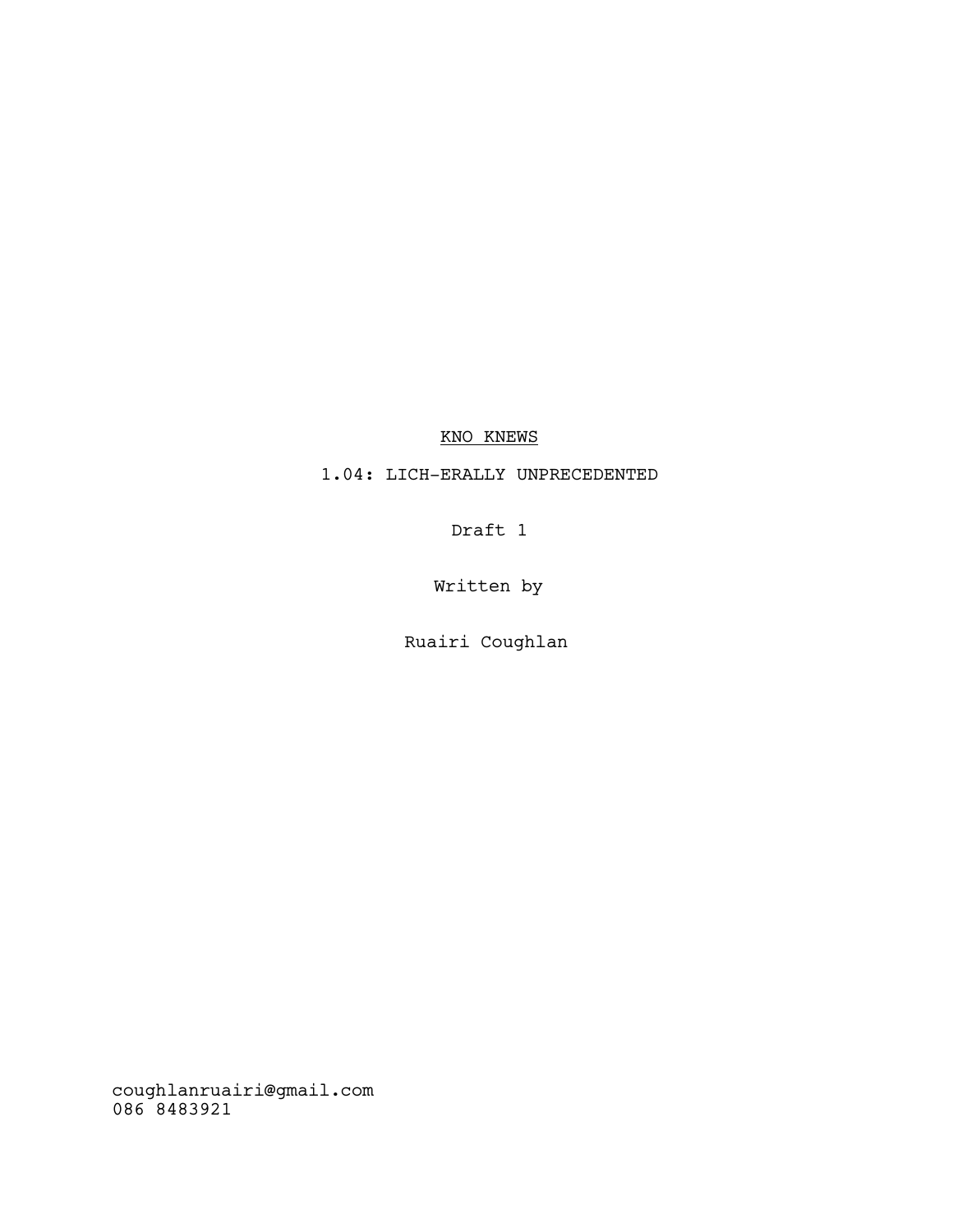# INT. KNO NEWS STAFF CALL - DAY

VANCE MCTAGGART sits at his computer. His eyes are shut. He's like a robot on standby. There's the beep of an alert and THEA GRIFFITH pops on screen.

THEA

Vance?

Vance snaps to.

VANCE

Oh, Thea.

THEA Were you sleeping?

VANCE No, my eyes just... needed moisture.

THEA

 $T-$ 

VANCE It's a science thing.

THEA

I see.

VANCE How are you getting on.

THEA

Not great, with the whole stuck in the apartment thing.

VANCE

Yeah, you're telling me. Just typical that we'd disturb an ancient crypt resulting in an awakening of liches. That's so Irish.

### THEA

Suuuure.

There's another beep. ZACHARY O'RIORDAN pops into the call.

ZACHARY Hey, what's up.

**THEA** Hey Zachary.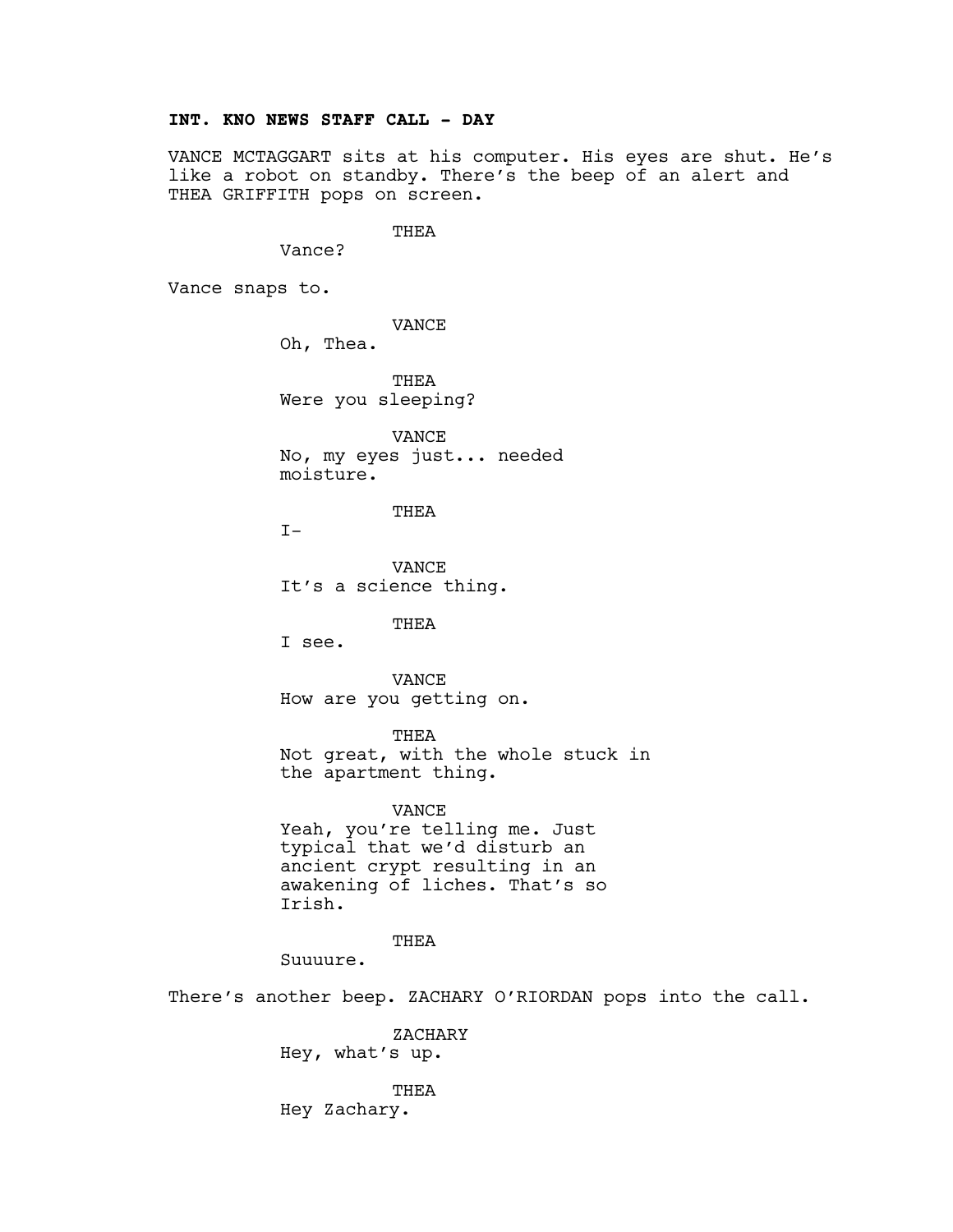Hey Vance.

Vance checks his watch.

VANCE Where's Kairi?

ZACHARY I sent her a text about the meeting, she-

VANCE Where could she be?

There's another beep and KAIRI O'CALLAGHAN-WALSH appears in the call. Her hair is slightly dishevelled.

> VANCE (CONT'D) Kairi, there you are.

KAIRI Sorry I'm late, I was trying to find a lich for an interview.

ZACHARY You couldn't find any?

KAIRI

No.

THEA

Pity.

VANCE (clears his throat) I think we can get started now.

Thea, Zachary and Kairi nod and open up notepads.

#### VANCE (CONT'D)

So as you all know, we have a bit of a Lich crisis going on at the minute. For some reason, the dead rising is too much of a risk for people to go to work therefore we can't go into the studio. So, Mr Reilis and the rest of the studio heads have suggested we have a meeting to go over how we handle this story and also to see if we can try to rework some segments for this new climate.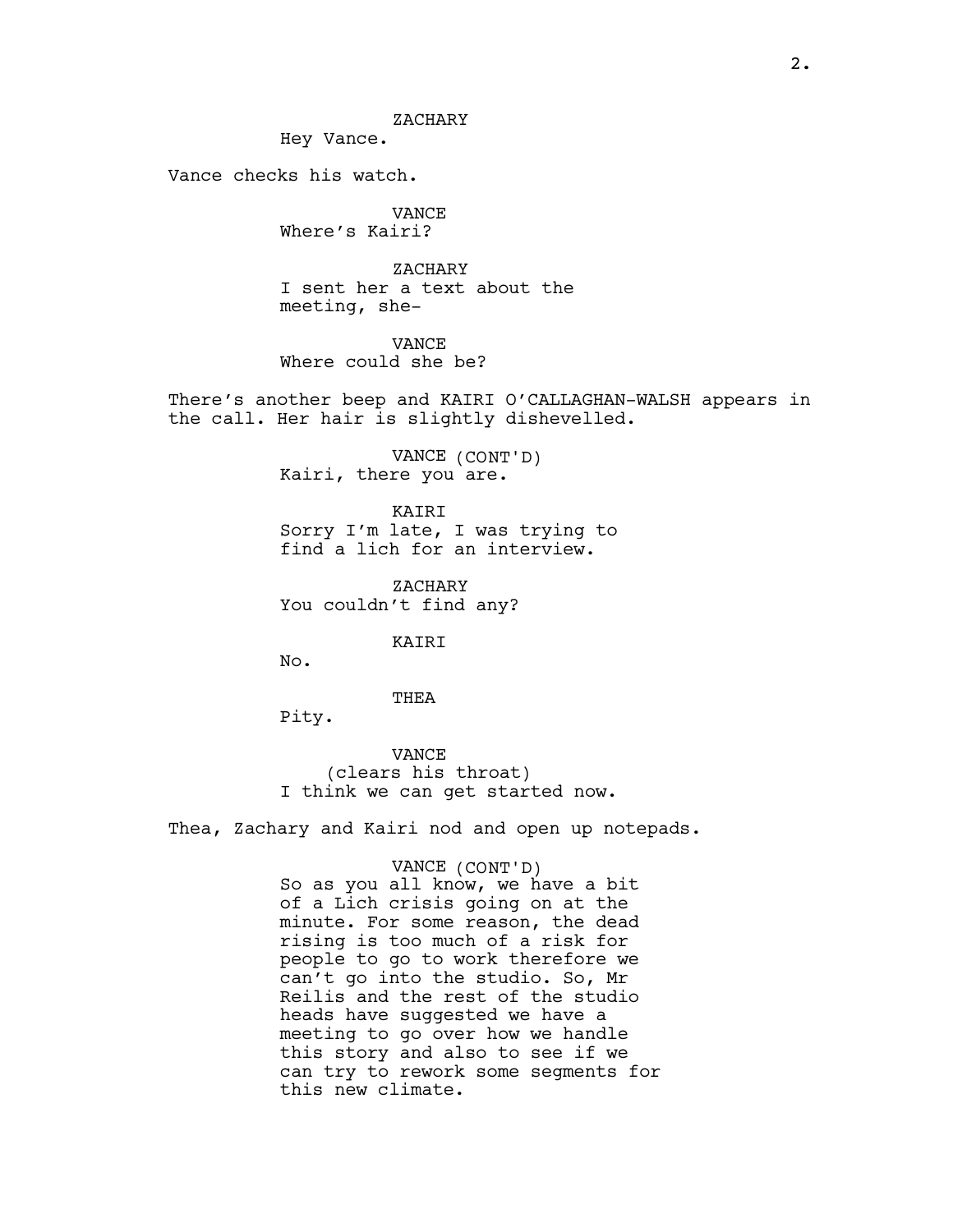Everyone takes a second to think about the brief.

THEA Why don't we start with some of the segments we already have.

VANCE Great idea, Thea.

THEA Zachary do you have one ready?

ZACHARY Well, ah... ok right, yeah kind of.

VANCE Send it over. Now.

Zachary exhales.

# INT. PADRAIG & MALACHY'S ZOOM CALL - DAY

MALACHY sits at his desk. He plays on his phone. PADRAIG pops into the call.

### PADRAIG

Greetings.

Malachy's head shoots up and he falls back.

### MALACHY

Not you.

PADRAIG You think I'm happy to see you?

MALACHY Don't talk to me.

Malachy goes back to his phone.

PADRAIG Why were you chosen for the Lich Task Force, what on earth could you possibly contribute?

Ah-

MALACHY I said don't talk to me.

PADRAIG

MALACHY (CONT'D)

 $I-$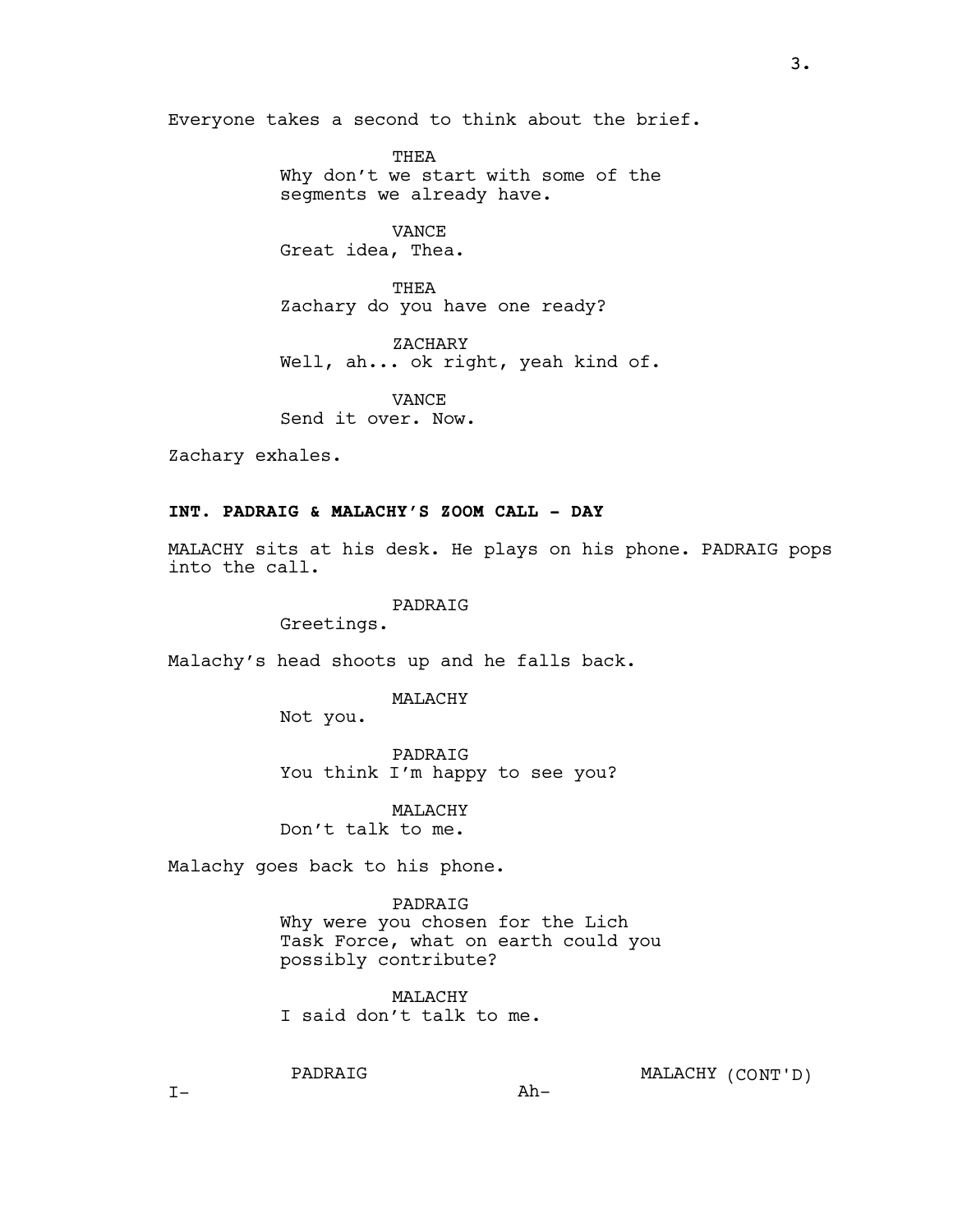PADRAIG (CONT'D) MALACHY (CONT'D)

 $I -$ 

Ah, ah-

PADRAIG (CONT'D) Fine, I'll just wait for everyone else to show up.

## INT. MUIRNE AND DYMPHNA'S ZOOM CALL - DAY

MUIRNE sits in front of her computer. She types up a report. Dymphna appears in the call. Muirne looks at her.

#### MUIRNE

Dymphna, hi.

DYMPHNA Ms Ni Mhuirtigh Shuilleabhain.

#### MUIRNE

So, I'm sure you've been briefed on this already, but Sinn Fein are interested in forming a united front with the Green Party against the government on the issue of the Lich invasion.

# DYMPHNA

Right.

#### MUIRNE

And we're going to be discussing some concepts on a lower level, to see if it's viable, or something both parties want to go forward with.

### DYMPHNA

I see.

#### MUIRNE

So. Let's start spitballing some ideas.

DYMPHNA See, the thing is, I don't think it's all that helpful.

#### MUIRNE

What do you mean?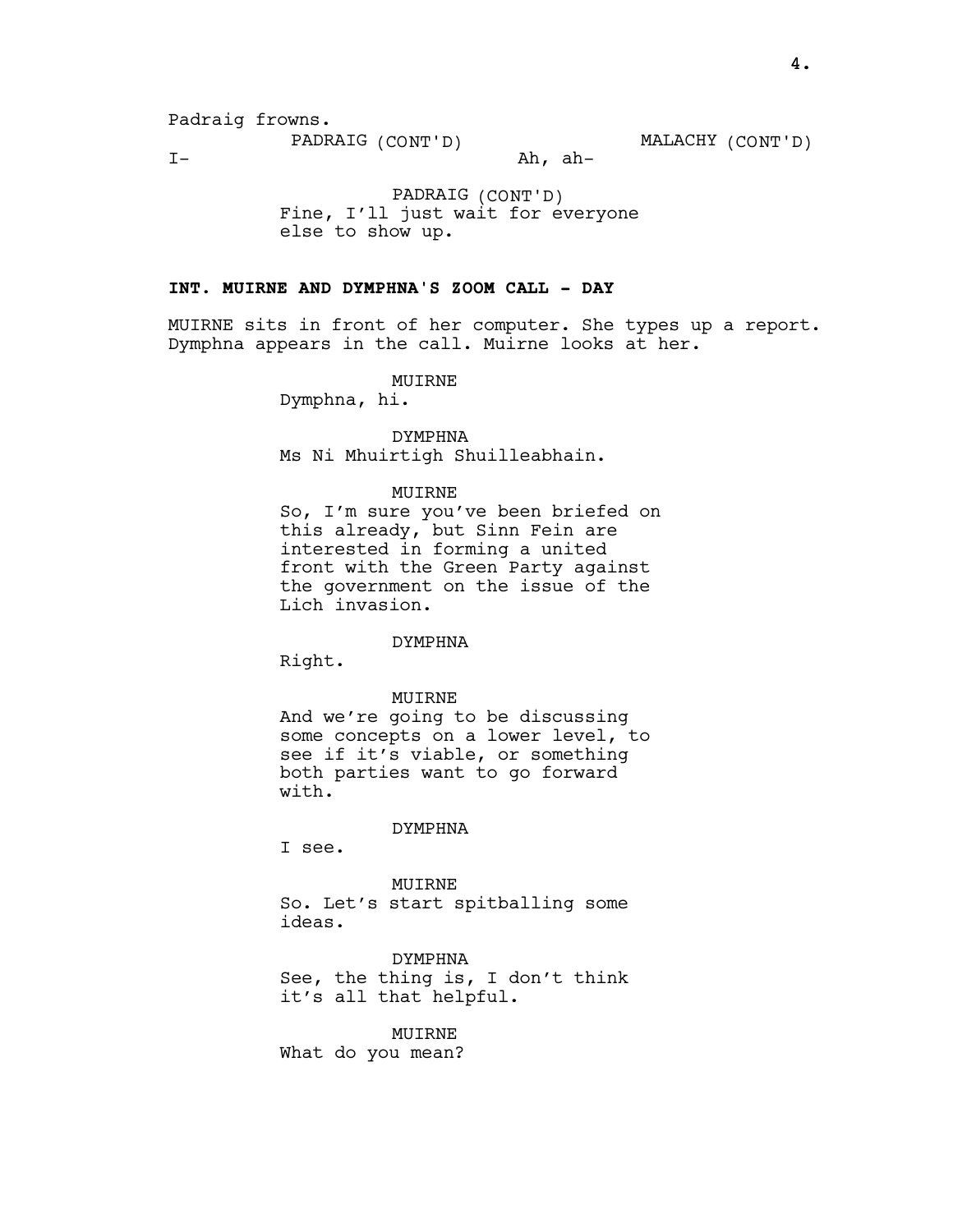#### DYMPHNA

Don't get me wrong, I think that the Lich invasion is definitely bad. It's a bad thing to happen.

MUIRNE Yeah it sucks, the dead roam the streets.

DYMPHNA But see, I know it's bad, but it's not that bad.

Muirne stares at the screen.

## \*LJ CLEARY VT PLAYS\*

# INT. KNO NEWS STAFF CALL - DAY

VANCE laughs. KAIRI is shiftless in her seat. ZACHARY looks at the ground.

> THEA Are you ok now?

ZACHARY Yeah, it was just a broken nose.

**THEA** I don't think that's one we should use.

KAIRI I agree. Pro wrestling hasn't been news since Hulk Hogan had sex with the wife of a friend.

VANCE No, no, we're keeping that in.

THEA How can we possibly twist that into something to do with liches?

VANCE Doesn't matter, he got beat up. We can't let that just not be on television.

Kairi leans forward.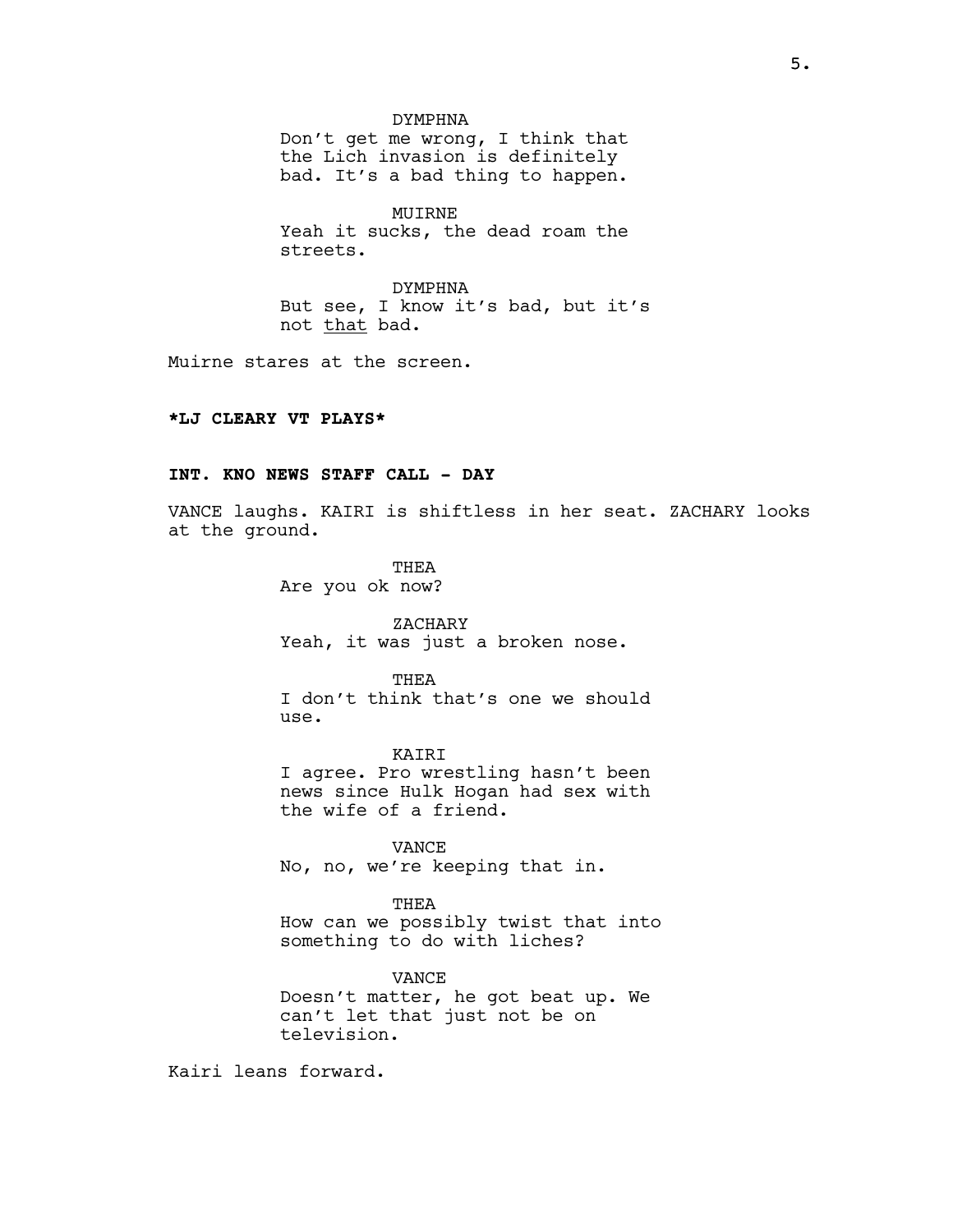KAIRI Vance, Vance.

VANCE

Kairi.

KAIRI Can I show my segment now?

VANCE

Sure-

# KAIRI

Ok.

# INT. PADRAIG & MALACHY'S ZOOM CALL - DAY

PADRAIG and MALACHY stare into their cameras.

PADRAIG They're probably just running late. It's only been-

He checks his watch.

PADRAIG (CONT'D)

An hour.

MALACHY Should we just try and come up with some bullet point solutions for this lich thing.

PADRAIG

Fine.

#### INT. PADRAIG & MALACHY'S ZOOM CALL - DAY (LATER)

PADRAIG is flipping through a notepad.

PADRAIG Could we... could we...

MALACHY Could we just use the army? Shoot them, they're just reanimated dead things, doesn't mean that they can't be killed.

PADRAIG That's exactly why they can't die, they're already dead.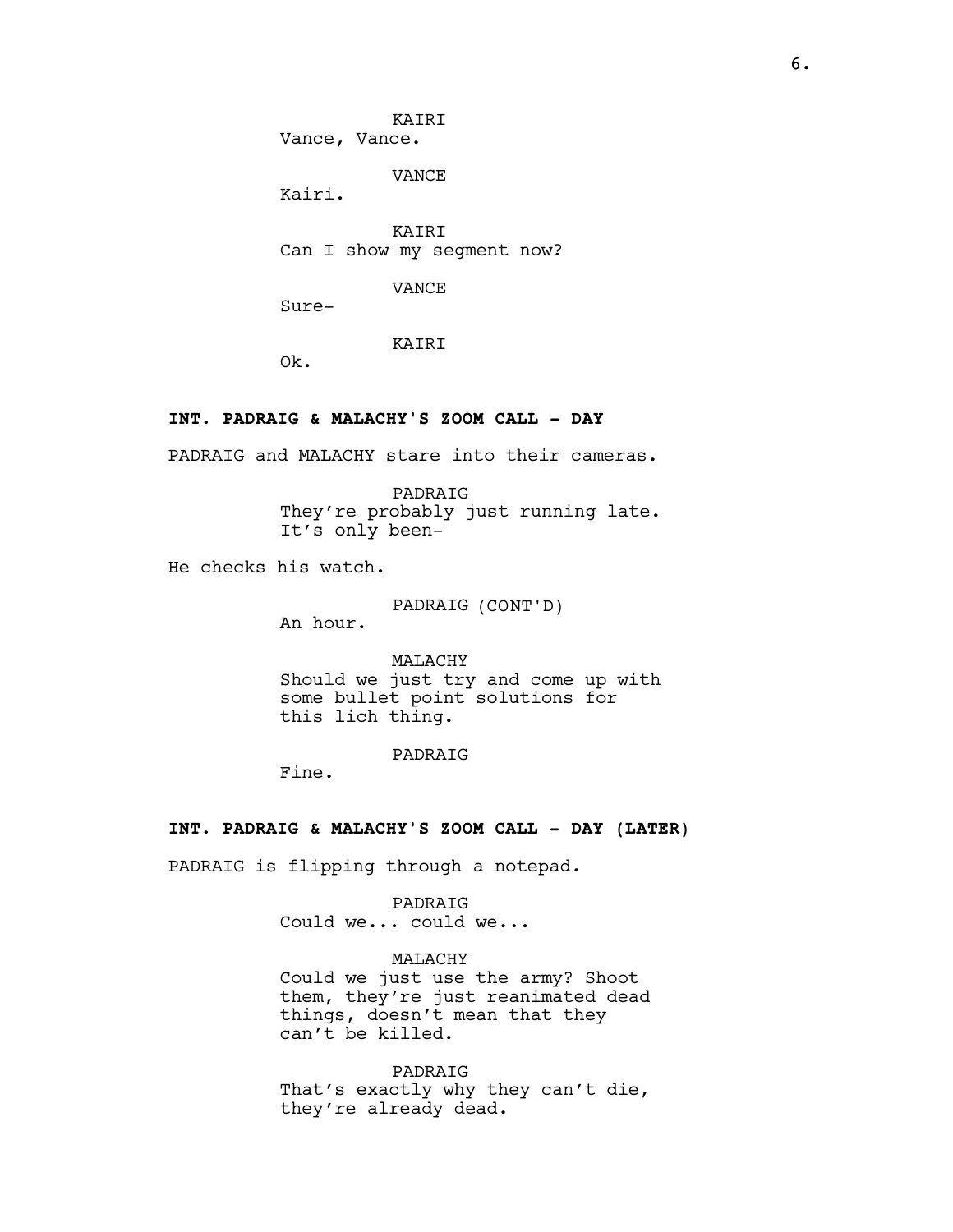MALACHY You don't know that.

PADRAIG It's common sense.

MALACHY If you just keep shooting them-

PADRAIG What's that supposed to achieve?

MALACHY If you shoot them, like a lot, then there won't be anything left. Or the head, we could shoot them in the head-

#### PADRAIG

(quiet) I wish I could shoot you in the head.

# MALACHY

What?

PADRAIG (pretending there's connection issues) Wh- connec- I can- Ok wait I'm back.

MALACHY Ok, let's just put the army down as a maybe. What about the navy and airforce?

They both pause. Padraig bursts out laughing. Malachy laughs along too.

## \*MURDER VT PLAYS\*

## INT. KNO NEWS STAFF CALL - DAY

KAIRI grins. VANCE nods his head. THEA's eyes are wide.

VANCE

I like it.

THEA Did you kill someone?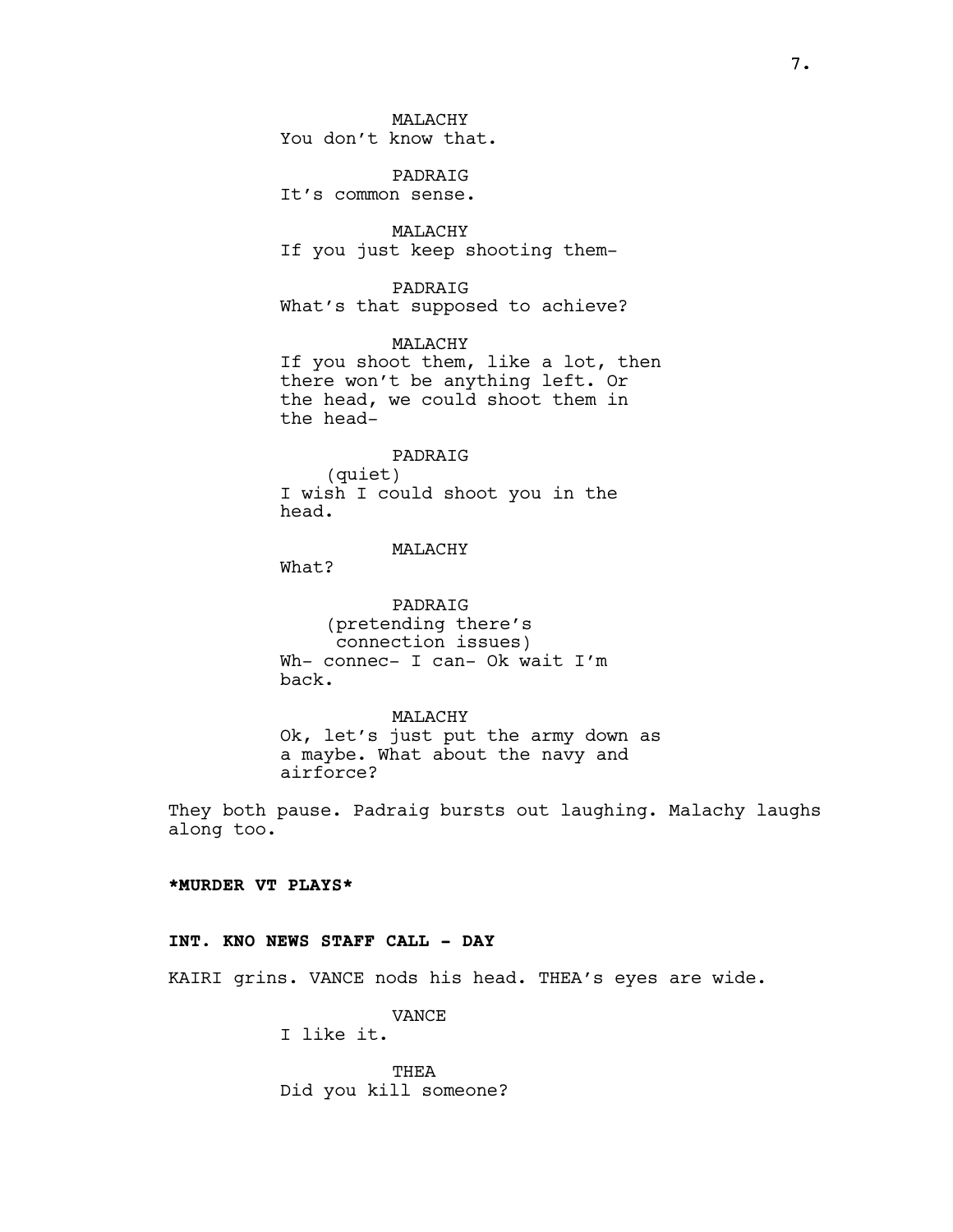Kairi frowns.

KAIRI

Did you not hear me? I said we'll never know who the killer was. If I was the killer I think I'd know.

THEA

Oh come on-

ZACHARY It easily ties into the current lich zeitgeist.

THEA

How?

ZACHARY The guy who was killed is dead, and the liches are also dead.

VANCE That guy could be the first lich!

KAIRI It's not true, but screw you prove us wrong, right?

Vance jots some notes down.

VANCE

Right!

# INT. MUIRNE AND DYMPHNA'S ZOOM CALL - DAY

MUIRNE is crunching and uncrunching a ball of paper in her fist.

### MUIRNE

What do you mean we can't blame the government for this!

DYMPHNA They're doing as good a job as they can.

MUIRNE You don't know that!

DYMPHNA I don't see how they're at fault.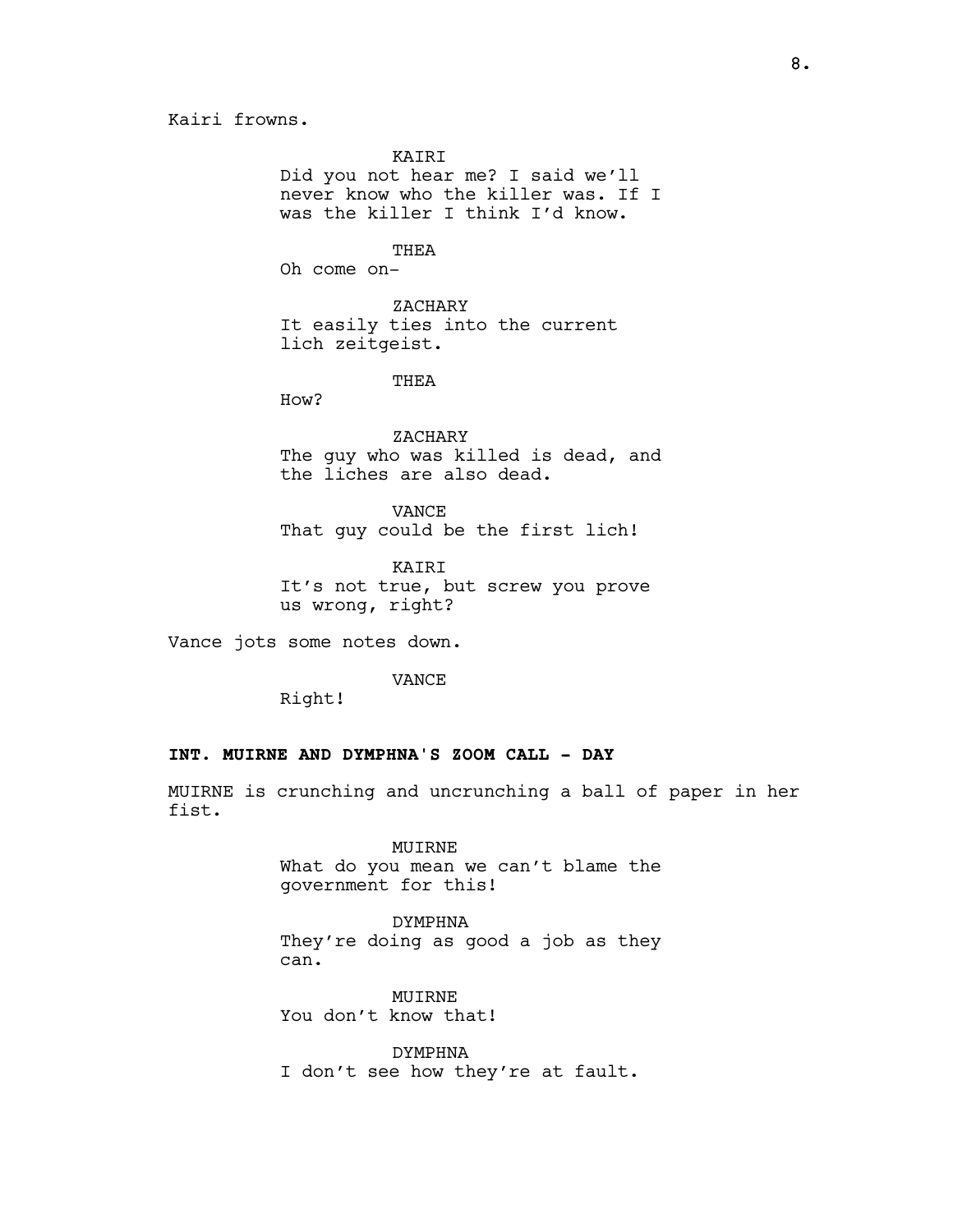MUIRNE

The building development they gave the green light to literally opened an ancient evil crypt.

DYMPHNA Why are you so opposed to building housing?

#### INT. KNO NEWS STAFF CALL - DAY

VANCE, ZACHARY, THEA and KAIRI are still on the call.

VANCE Ok, so we have the segments retrofitted for the current news cycle-

ZACHARY I still don't see how me getting beat up fits-

VANCE Shutupshutupshutupshutupshutup!

Zachary quiets down. Vance smiles.

#### VANCE (CONT'D)

Now we need to start figuring out how we're going to handle the lich uprising / awakening / invasion thing.

THEA Do we have any specifics on the government response?

ZACHARY

They gave a very strongly worded speech denouncing the undead.

#### THEA

I think we should try working on communicating with members of the government. Civil servants even.

Vance texts on his phone.

#### VANCE

I am currently in a communicative exchange with a government contact as we speak.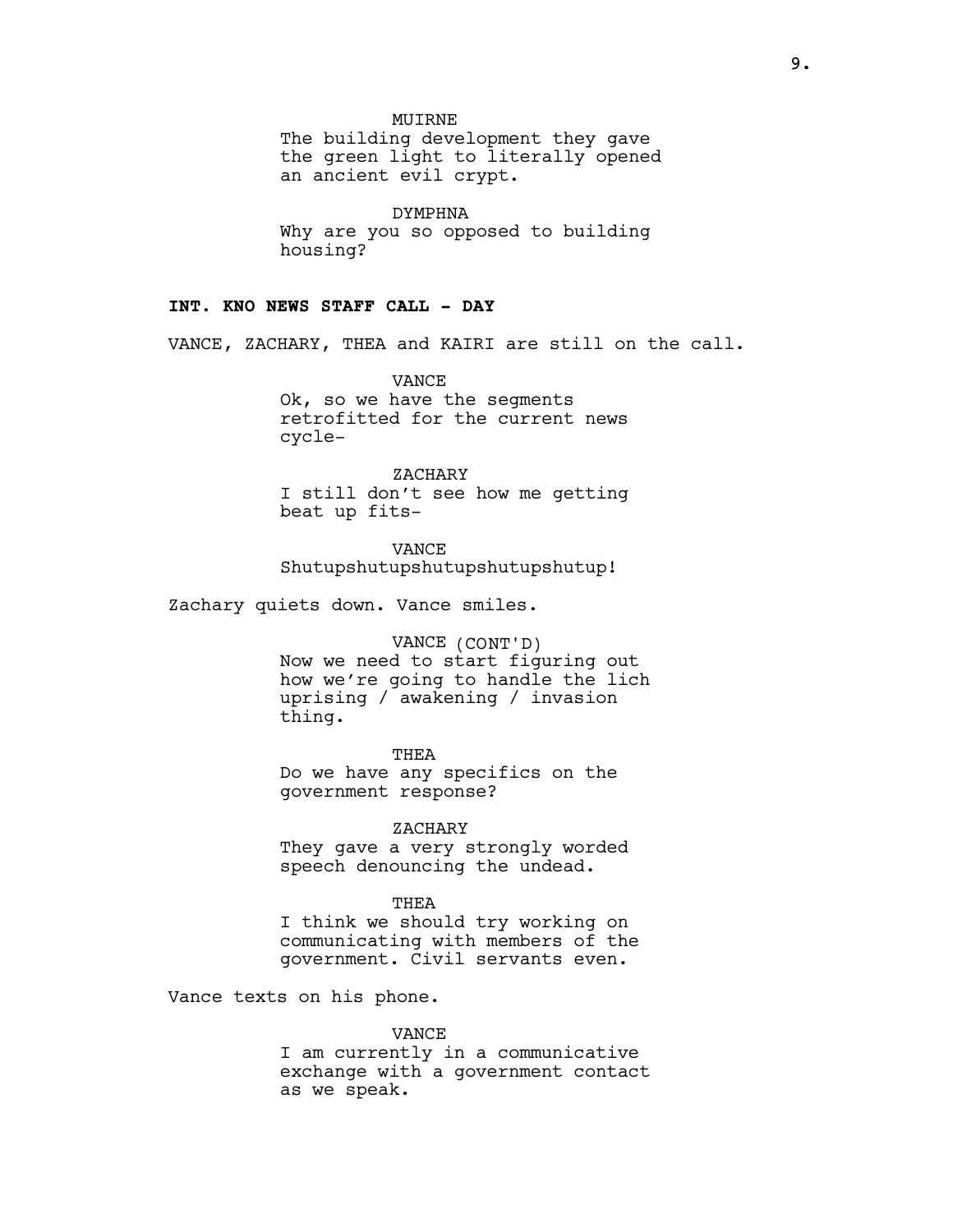KAIRI Is it Malachy?

### INT. PADRAIG AND MALACHY'S ZOOM CALL - DAY

MALACHY and PADRAIG are still discussing solutions. Malachy's phone buzzes and he checks it. He begins typing.

> PADRAIG Fire? Have we said fire?

# INT. KNO NEWS STAFF CALL - DAY

VANCE shakes his head.

VANCE A good journalist never reveals his sources.

KAIRI You're not a journalist, you're a news anchor.

Beat.

VANCE Yes, it's Malachy.

THEA That douchebag?

VANCE I wish, you'd be more accepting of my friends.

#### THEA

Why?

ZACHARY I actually think we should give Malachy a chance.

Vance looks like he's about to argue with Zachary, but stops himself.

## INT. PADRAIG & MALACHY'S ZOOM CALL - DAY

MALACHY spins in his chair.

# PADRAIG

What if-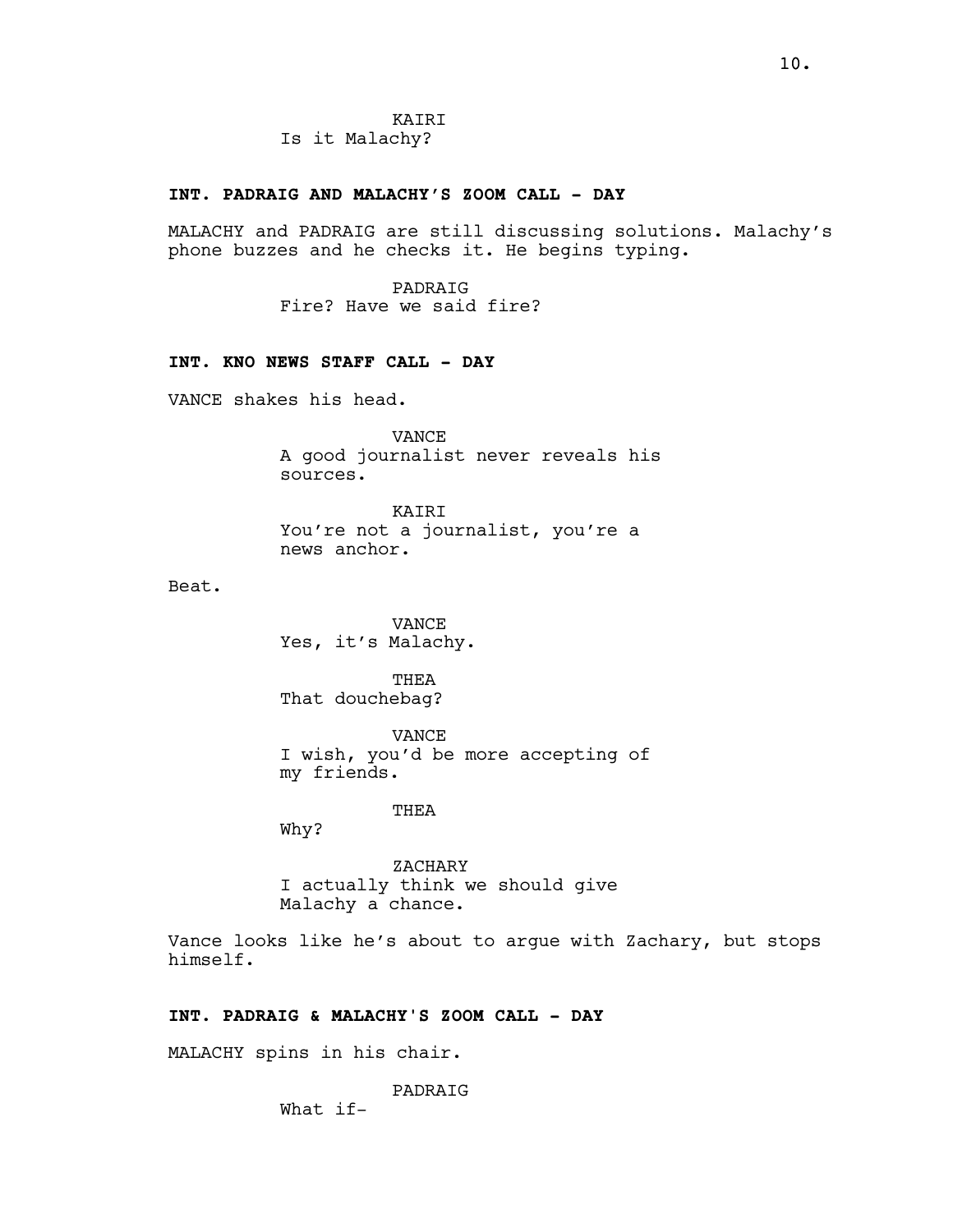MALACHY

Yes?

PADRAIG What if we negotiated with the Liches.

Malachy cocks his head.

MALACHY Like, you negotiating with the Liches?

PADRAIG

Why not?

MALACHY I think it's a good idea.

PADRAIG

You do?

MALACHY Yes, I imagine you have a lot in common with an ancient undead

monster.

Padraig frowns.

PADRAIG Is that a joke? I can't tell.

Malachy gets up and walks away from the computer, his head in his hands.

From Padraig's side of the call we hear Lich-y sounds, then the smash of glass. Padraig jumps out of his seat.

PADRAIG (CONT'D)

Malachy!

Malachy runs back to his computer.

MALACHY What's going on?

We hear more Lich-y sounds. Closer. Padraig is hyperventilating.

> PADRAIG I think, I think one of them is in my house.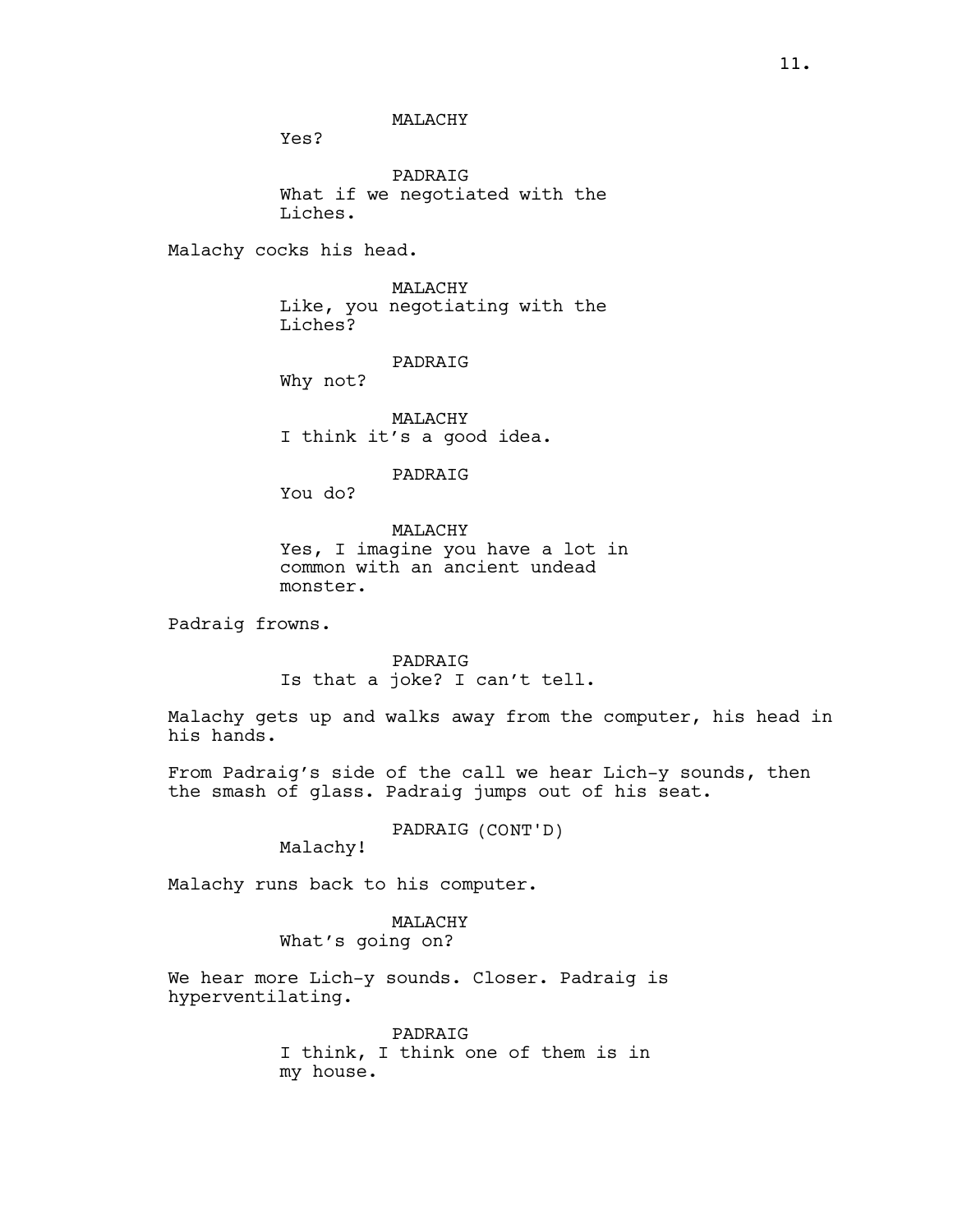MALACHY You're going to have to be a bit clearer here Padraig, one of who?

PADRAIG The liches! The liches!

Padraig gets up from his seat and slowly edges towards the door of the room. Malachy watches, breath held.

Padraig opens his door a crack. His eyes widen and he slams the door shut.

MALACHY

All good?

PADRAIG In the kitchen! It's in the kitchen.

## MALACHY

Ah.

PADRAIG Send help!

MALACHY

That sucks.

PADRAIG Malachy I swear to god!

MALACHY Take care of yourself.

PADRAIG

Malachy!

MALACHY

Bye!

PADRAIG

Malachy-

Malachy leaves the call.

# INT. KNO NEWS STAFF CALL - DAY

ZACHARY has begun covertly vaping.

VANCE Let's move on to business news.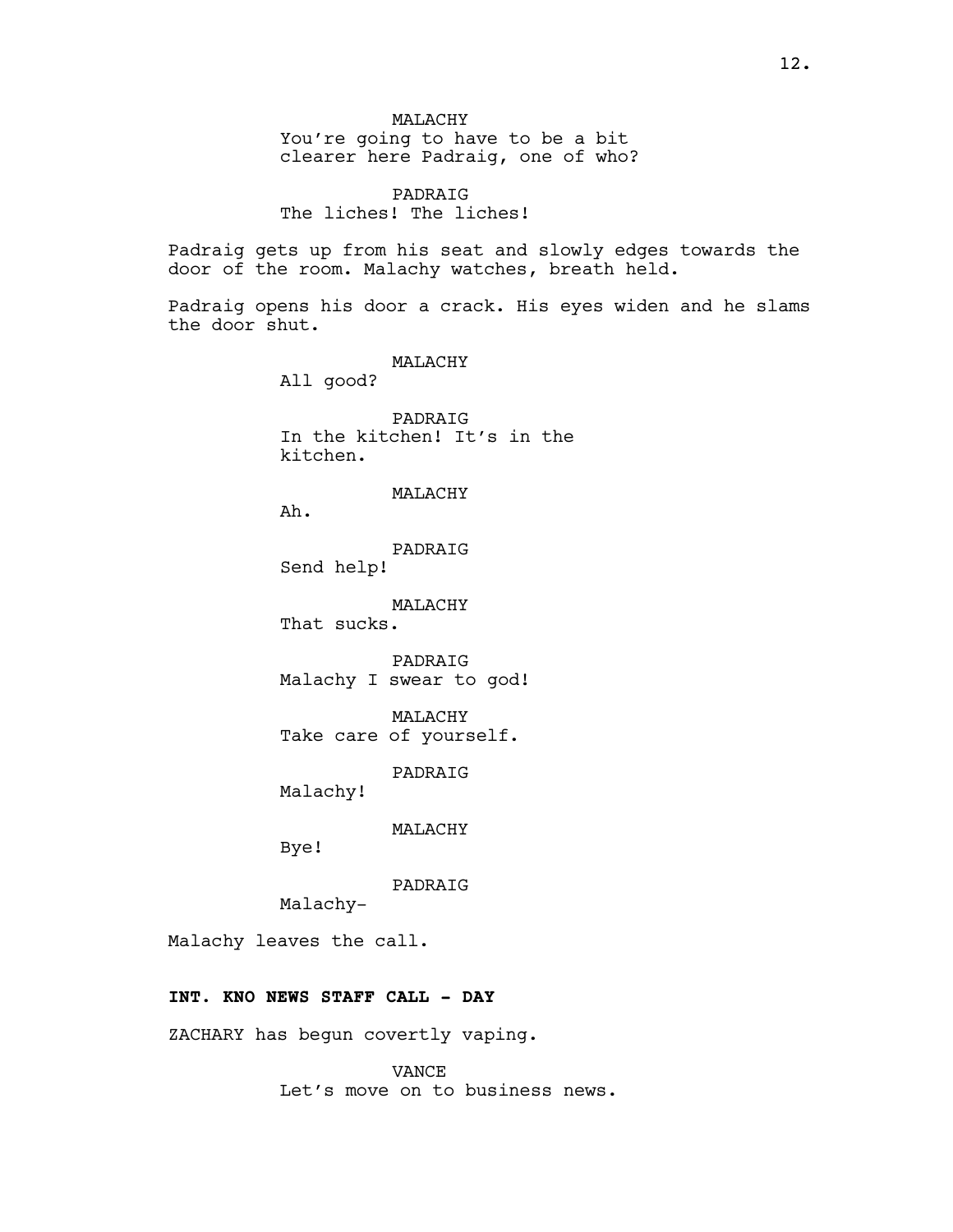THEA

Right, well I think the liches could present some exciting opportunities in terms of long term loans so we could see a lot of financial institutions coming out with brand new- sorry Zachary are you vaping on the call?

Zachary hold in a cloud of vape.

VANCE

Open your mouth.

Zachary slowly starts to release some vape.

VANCE (CONT'D)

Open!

Zachary opens his mouth and a HUGE cloud of vape fills the screen.

> VANCE (CONT'D) Alright Zachary, sports news. What are you going to do?

ZACHARY O'RIORDAN Well, uh, there's kind of no sports going on right now. Because y'know...

VANCE Do you think that's good enough?

KAIRI

No!

Vance does a double take.

VANCE

Zachary.

ZACHARY Beyond just saying there's no sports I don't know what you want from me Van-

VANCE I want more! I want the news!

ZACHARY O'RIORDAN That is news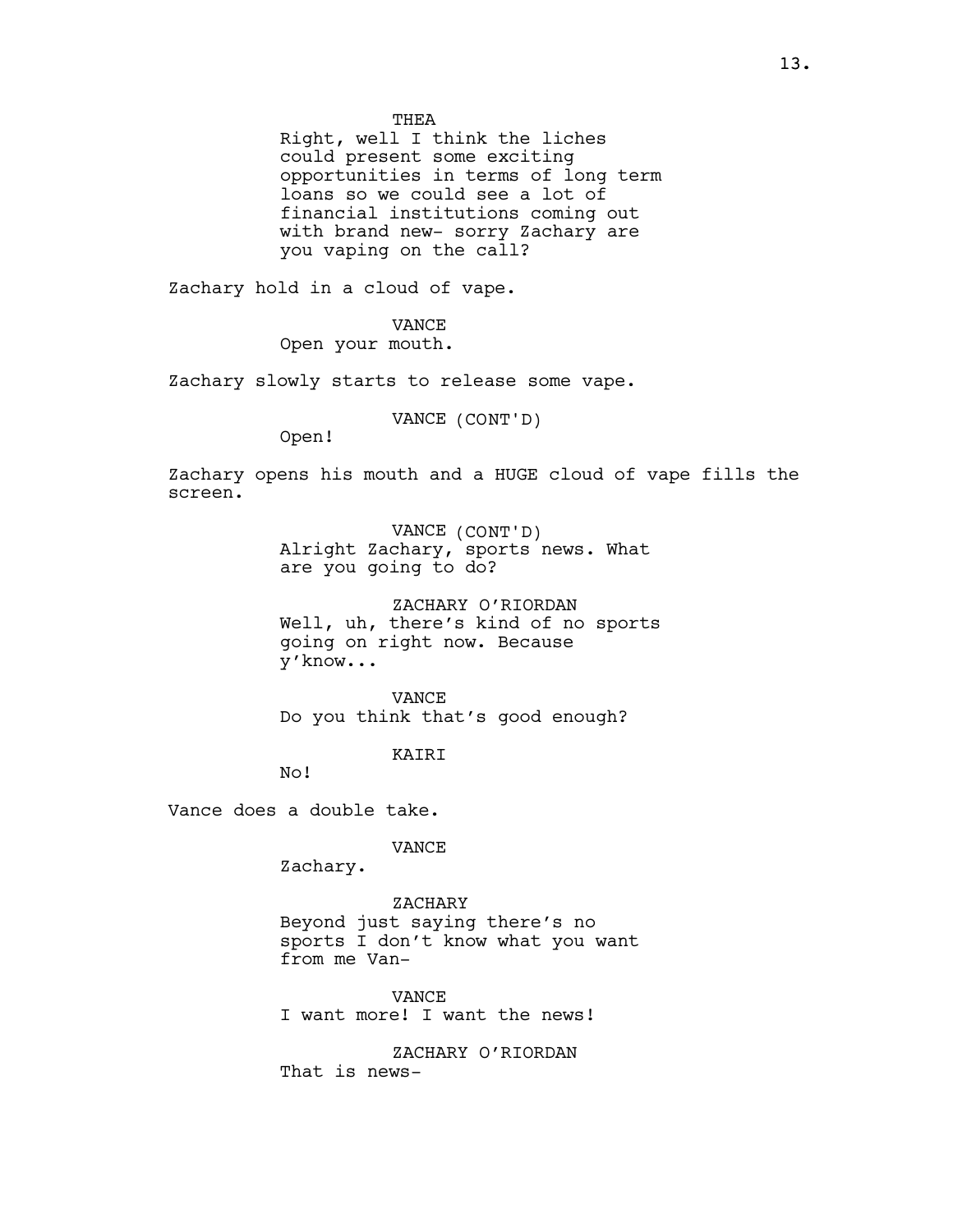Did you just speak back to me, you-

Thea clears her throat.

#### THEA

Why don't we keep going with some ideas. Maybe we could try get some human interest stories?

## KAIRI

Liches; Do They Feel?

THEA

Something like that, right. People eat that stuff up all the time.

KAIRI

I could reach out to my old ethics professor for the segment.

ZACHARY O'RIORDAN The married one who impregnated a student?

## KAIRI

Yes.

ZACHARY O'RIORDAN Just checking.

THEA That explains so much.

# KAIRI

What?

THEA Sor- I- Conn- Can't hear y-. Oh wait sorry I'm back. Bad connection.

VANCE Zachary I'm sorry, no I'm not sorry I just can't deal with you being here right now.

Zachary tries to argue to Vance hushes him.

VANCE (CONT'D) Please go away and get me some sports news.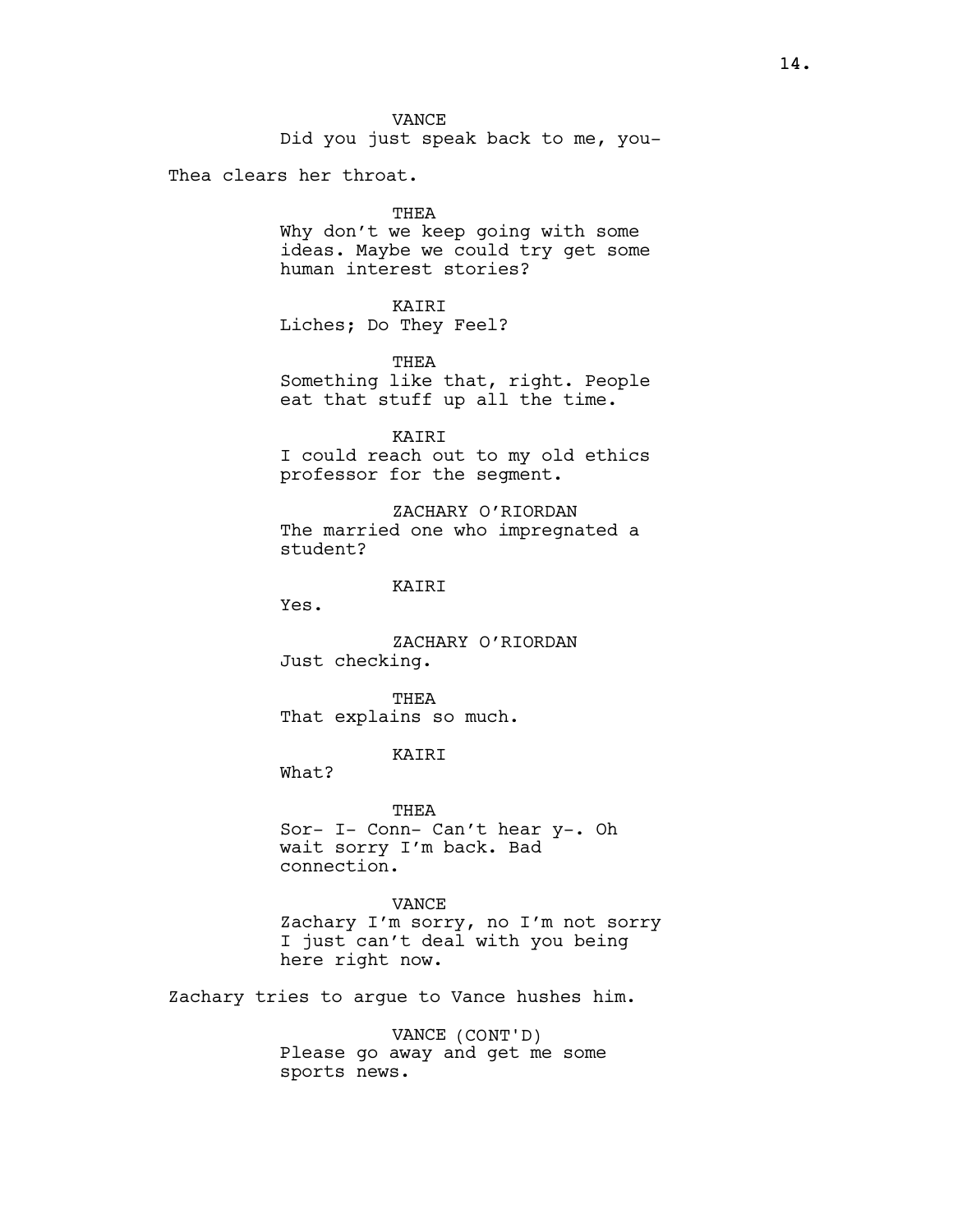ZACHARY O'RIORDAN Vance, we're not supposed to leave the house.

VANCE Please. Go away.

Zachary looks like he's about to respond but shakes his head. He disappears from the call.

There's a chorus of lich-y sounds from outside Kairi's house.

KAIRI Oh my God, there's liches outside my house.

THEA

Hide!

**KATRT** What? No, I'm going to get an interview.

VANCE

Good thinking.

Kairi nods and disappears from the call.

## INT. MUIRNE AND DYMPHNA'S ZOOM CALL - DAY

A notification beep can be heard from Muirne's computer.

Muirne looks at it and sags.

DYMPHNA Frankly I think you people have enough death on your plate-

MUIRNE

Oh no.

DYMPHNA What is it?

MUIRNE It's Malachy McTiernan. He's trying to get on the call.

DYMPHNA Oh, let him on.

MUIRNE Absolutely not.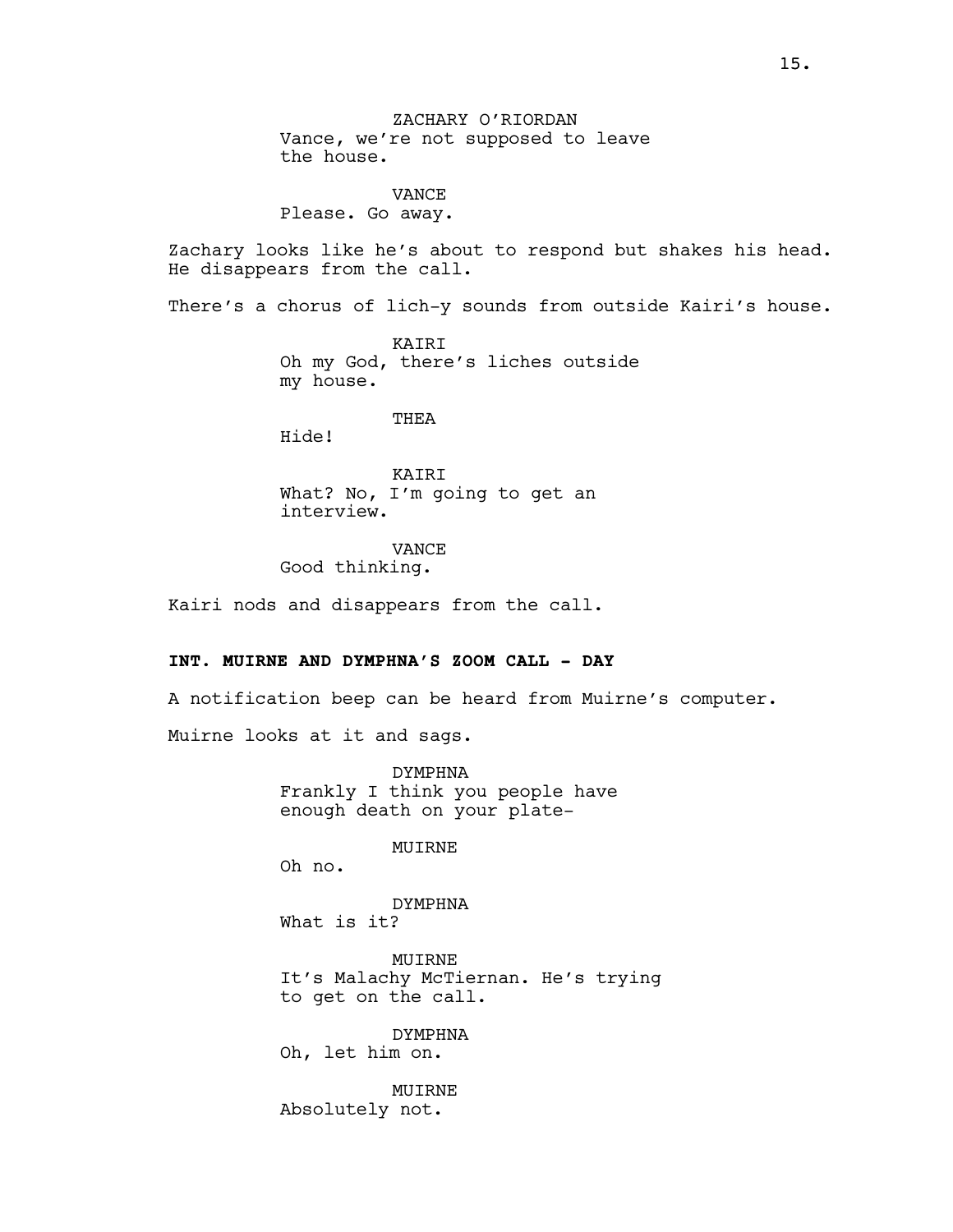Dymphna thinks for a second.

DYMPHNA Do you not think it could help to know more about the government's plans?

Muirne hits her head against her desk. Face down she clicks "accept caller".

Malachy appears in the call.

MALACHY

Hey babe.

DYMPHNA

Hi Malachy

MALACHY Jesus Christ- where's Muirne?

Muirne raises her head.

MUIRNE What do you want?

MALACHY I just want to talk about things, the liches, us-

MUIRNE Please stop.

DYMPHNA

Us?

MALACHY I keep forgetting you exist. What are you two doing?

MUIRNE

We're just-

DYMPHNA I'm getting married, we're just chatting about wedding venues.

MALACHY I don't believe you.

MUIRNE What are you up to?

Malachy rubs his eyes.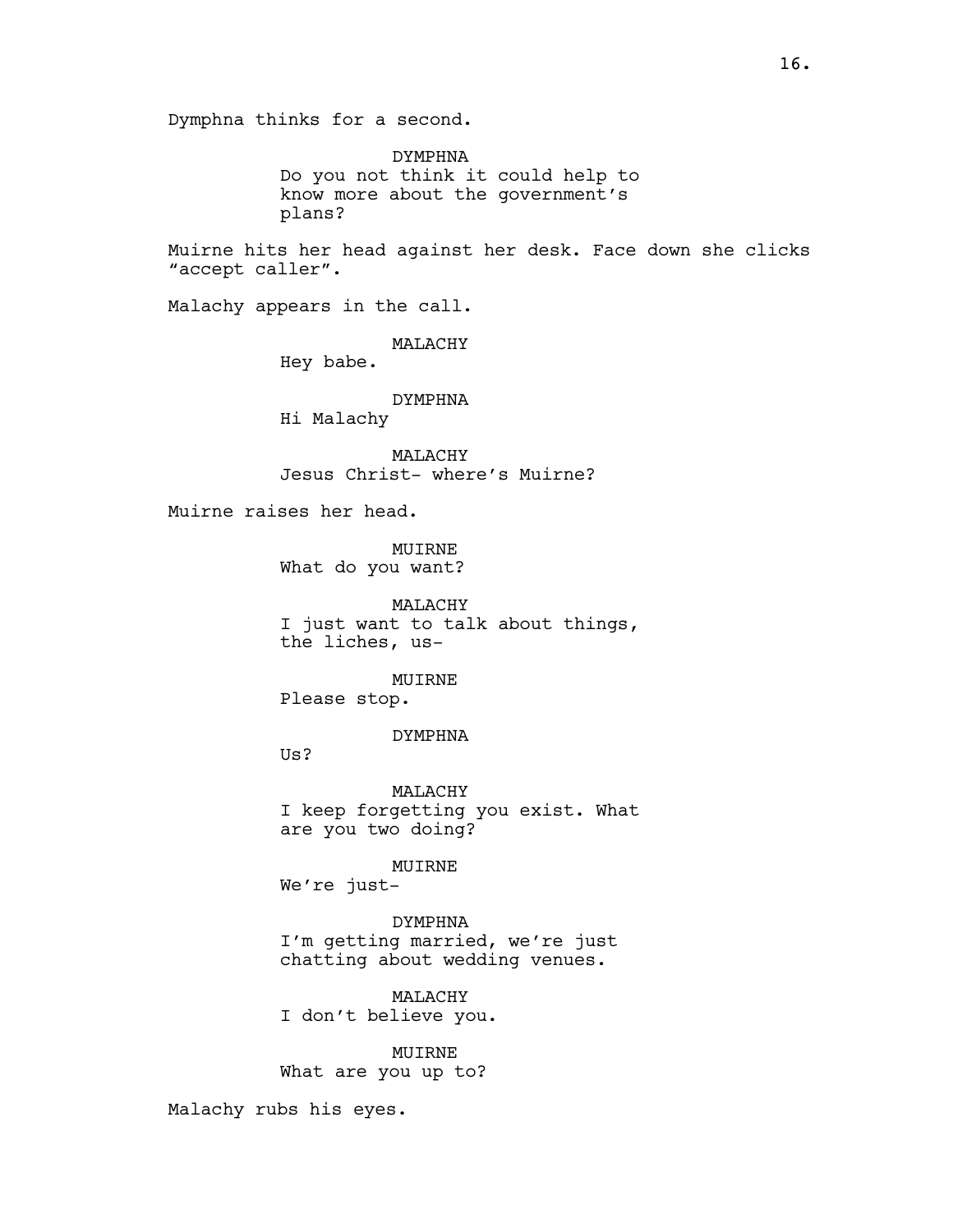MALACHY Ugh, I'm on the Lich Response Task Force with Padraig.

#### DYMPHNA

Paine?

MALACHY Yup. I'm going to kill myself.

#### MUIRNE

They put you two in charge of dealing with solutions to the Lich problem?

MALACHY I'm doing great, he's a waste of time.

DYMPHNA What solutions have you come up with.

Malachy checks his notepad.

#### MALACHY

We had, using the army to shoot them over and over again, we had the navy and the airforce doing the same but scratched that one. We had fire, we had-

#### MUIRNE

Fire?

MALACHY Yes, we just wrote down fire.

Malachy shows them the notepad, with FIRE scrawled in all caps.

## MUIRNE

Amazing.

MALACHY We left off with the idea of Padraig negotiating with the Liches.

Dymphna laughs.

DYMPHNA Did you tell him he looks like one?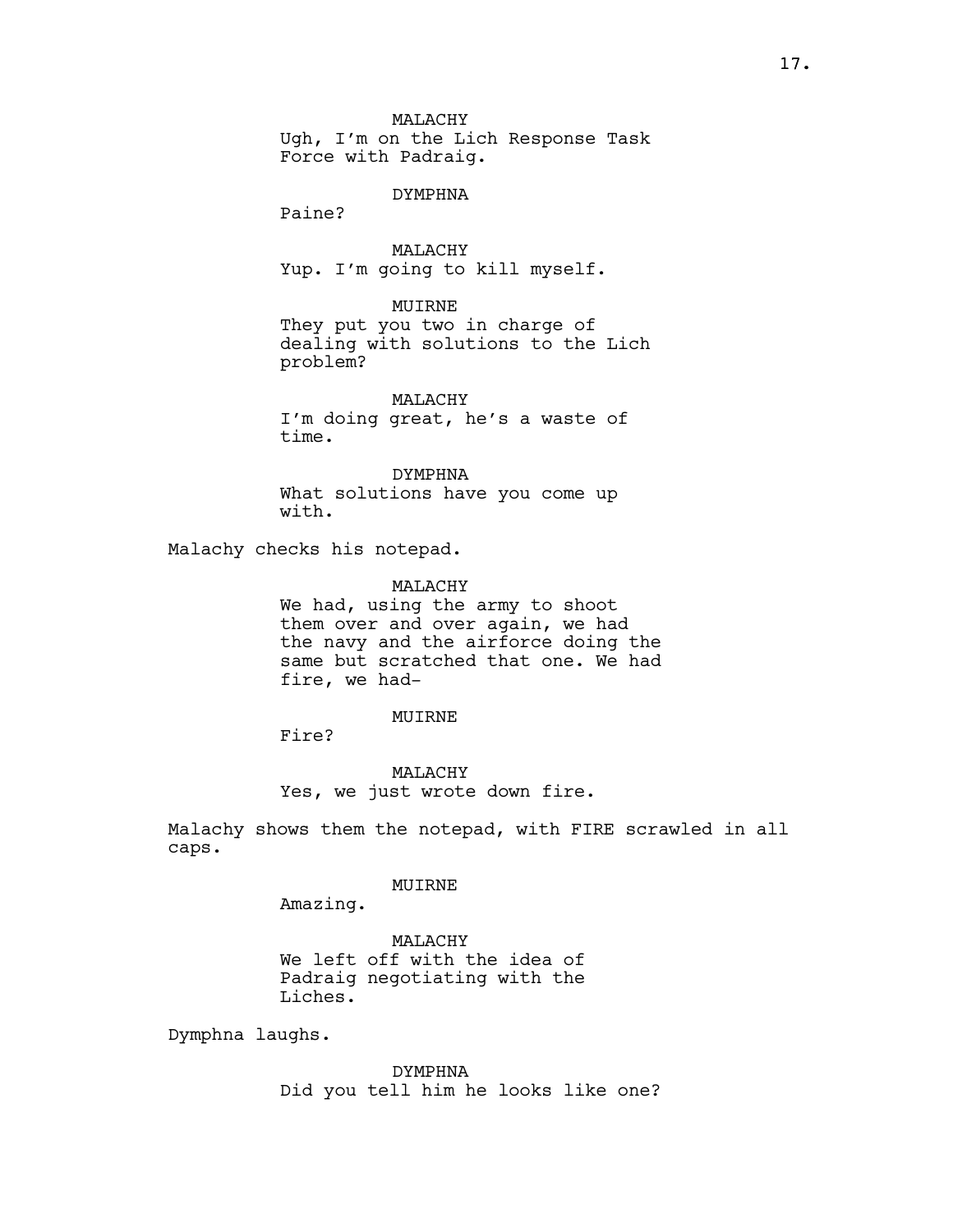# MALACHY

Yes!

Dymphna laughs again.

MUIRNE Aren't you like 60?

Dymphna stops laughing.

DYMPHNA

45.

MALACHY And then like, a Lich broke into his house.

What?

# DYMPHNA

MUIRNE

What?

MALACHY Yeah it was wild.

DYMPHNA Is he alive?

MALACHY He was when I left him.

DYMPHNA We have to help him.

MALACHY

Ehhhhh.

DYMPHNA

Muirne?

MUIRNE

Ehhhhh.

DYMPHNA I will report both of you as accessories to a murder.

MUIRNE

I don't think the Lich premeditated-

DYMPHNA

Manslaughter then!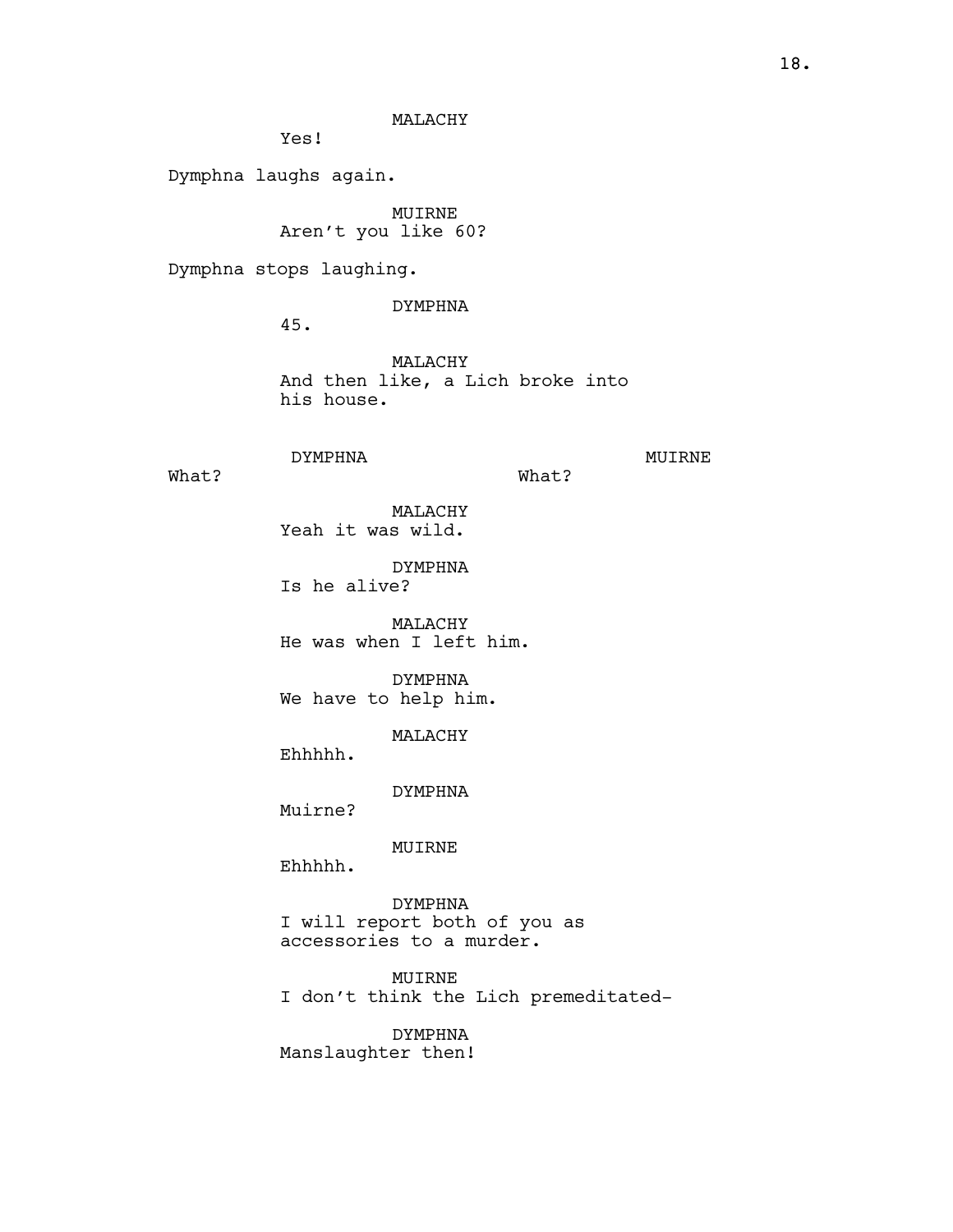MALACHY pops back into his call with PADRAIG. DYMPHNA and MUIRNE join in.

Padraig is nowhere to be seen.

DYMPHNA Where is he?

MALACHY In a lich?

The door to Padraig's office opens and Padraig strolls in. He walks over to his computer and sits down.

> PADRAIG What an earth are you lot doing here?

MUIRNE Long story, where's the lich?

PADRAIG It's in the kitchen.

MALACHY You hardly killed it.

PADRAIG No, no. I've been feeding it.

Everyone does a double take.

MALACHY With your dog?

PADRAIG With bananas, you idiot. It's not actually that bad, it's quite friendly.

MUIRNE So we don't need to fight them, they're friendly?

PADRAIG I think they're just hungry, yes.

DYMPHNA Well that solves a lot of issues.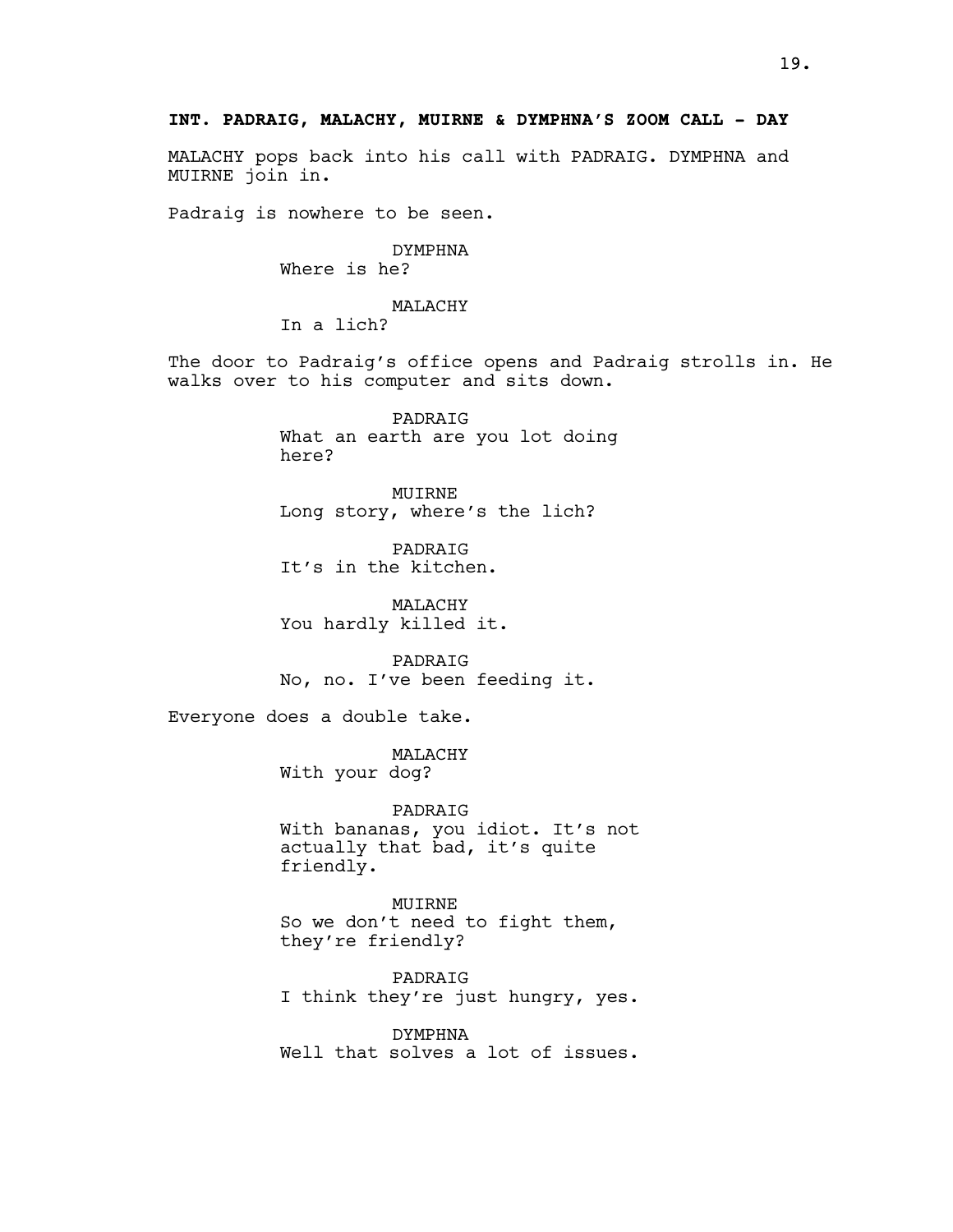MALACHY I can't believe Padraig has saved us. I'm not willing to accept that in my head.

A clock alarm goes off.

PADRAIG Ah, time for another banana.

Padraig gets up and leaves the office.

MALACHY So can we all go now or-

There's a crash off screen followed by harrowing lich-y cries.

> PADRAIG (O.S.) No! No, no, no, no!

Malachy and Muirne's faces light up.

The door to the office opens and Padraig shuffles back in. He sits in front of the computer dejected.

DYMPHNA

What happened?

PADRAIG I dropped some salt on it and it melted.

MALACHY You melted the lich, with salt?

Padraig sniffs.

PADRAIG

Yes.

Malachy jots down "SALT" with a massive tick.

#### MALACHY

Ok and with that I bring to a close the Lich Response Task Force, thank you for everything Padraig, Muirne please call back.

## DYMPHNA

I'm here too-

Malachy exits the call. Muirne exits. Then Dymphna. Padraig leans back in his chair and spins.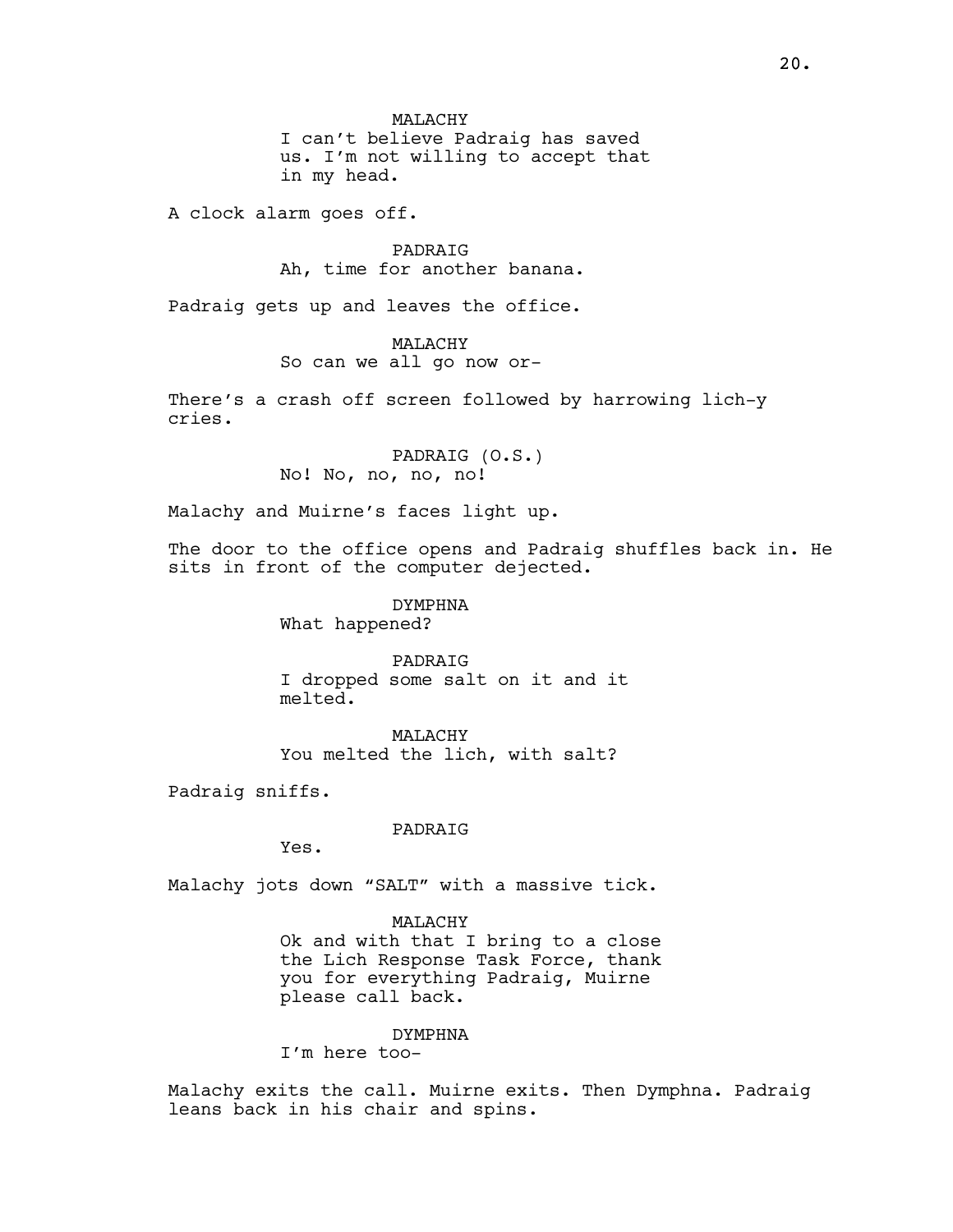# INT. KNO NEWS STAFF CALL - DAY

Vance takes a deep breath.

THEA You doing ok there Vance?

VANCE

Yes.

THEA

Ok.

thing.

VANCE No. No I'm not ok. I miss doing the news.

THEA Hey, it's ok, it's been less than a day.

Vance nods.

VANCE I know, but... I just, I can't- I can't wrap my head around this lich

THEA

It's kind of unprecedented, yeah.

VANCE And I can't screw this up. I can't mess up like I did at RTE.

THEA You didn't- ok look I don't think any of us are perfect.

VANCE

I threw up on Michael D Higgins. I covered him in it.

THEA

Well, he doesn't have much surface area to him to be fair.

VANCE And then you dumped me.

THEA Hang on, no. No.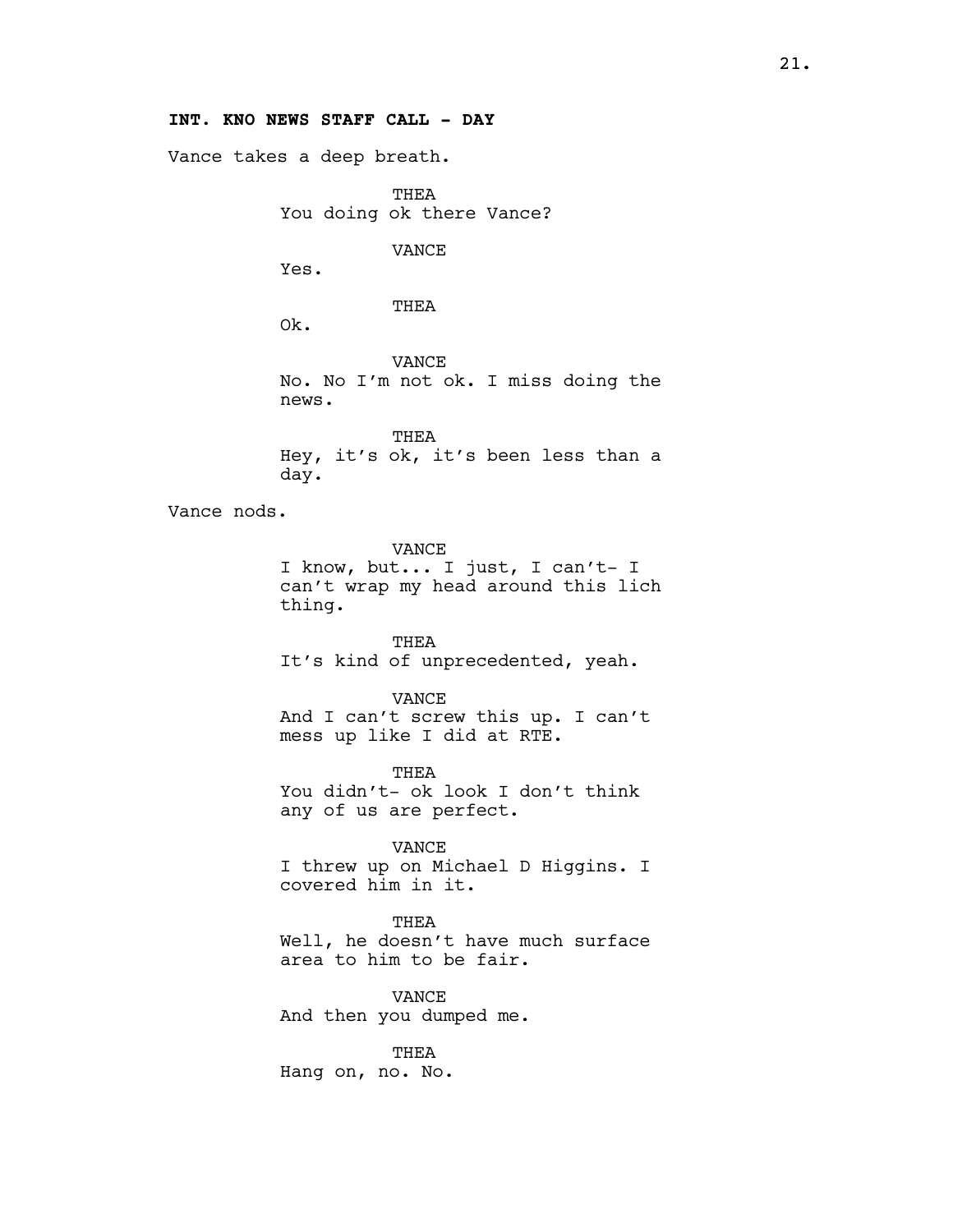What am I going to do Thea?

Thea leans back.

#### THEA

Look, you know I think you are a really, really... unique and strong news anchor. Liches, yeah it's a tough one. But if you can throw up on the president and sign off on what is very clearly a murder, then I totally believe that you can pull yourself up and do the news.

VANCE

Because no one else can?

THEA

Suuure.

VANCE

Well. I guess you're right. I need to tackle this undead thing straight on.

Thea smiles.

#### VANCE (CONT'D)

Let's get going with that human interest story you were thinking of, and we can start reaching out to those financial institutions, see if there's any move on tapping into the lich market.

THEA I'll get right on it.

#### VANCE

We've got Zachary out finding some sports stories, Kairi getting us that lich interview. We've got things going, we've got options. We might actually-

Vance's phone rings. Vance pauses and opens it up.

VANCE (CONT'D) Hey, what's up?

There's the sound of chatter on the other end.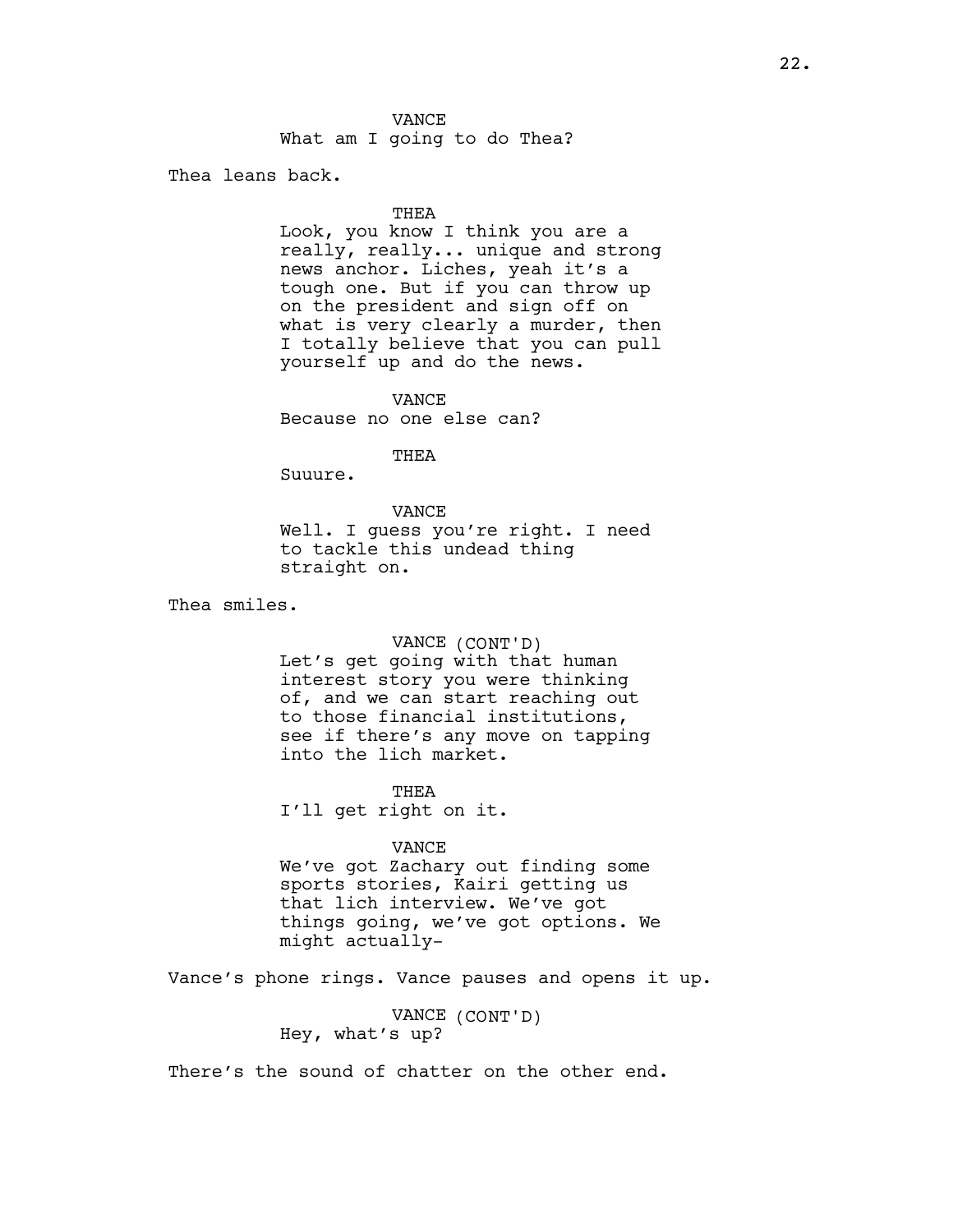VANCE (CONT'D) Salt? For real?

More chatter.

VANCE (CONT'D) Ok. Ok, thanks. Yes. Sweet. Later. Later, later, later.

Vance turns off the phone. He stares off into the void.

THEA What was that?

VANCE I need to be alone for a while.

Thea nods. She leaves the call. Vance buries his head in his arms.

# \*PITCH VT PLAYS\*

Vance nods.

VANCE MCTAGGART I see. And what teams are playing tomorrow, Zachary?

## EXT. FOOTBALL PITCH - EVENING

Zachary stands still, glassy eyed.

VANCE MCTAGGART (O.S.) Zachary?

ZACHARY O'RIORDAN Two football teams.

VANCE MCTAGGART (O.S.) Two football teams?

ZACHARY O'RIORDAN

Yes.

VANCE MCTAGGART (O.S.) Which ones?

Zachary sways in the wind.

ZACHARY O'RIORDAN Home and away?